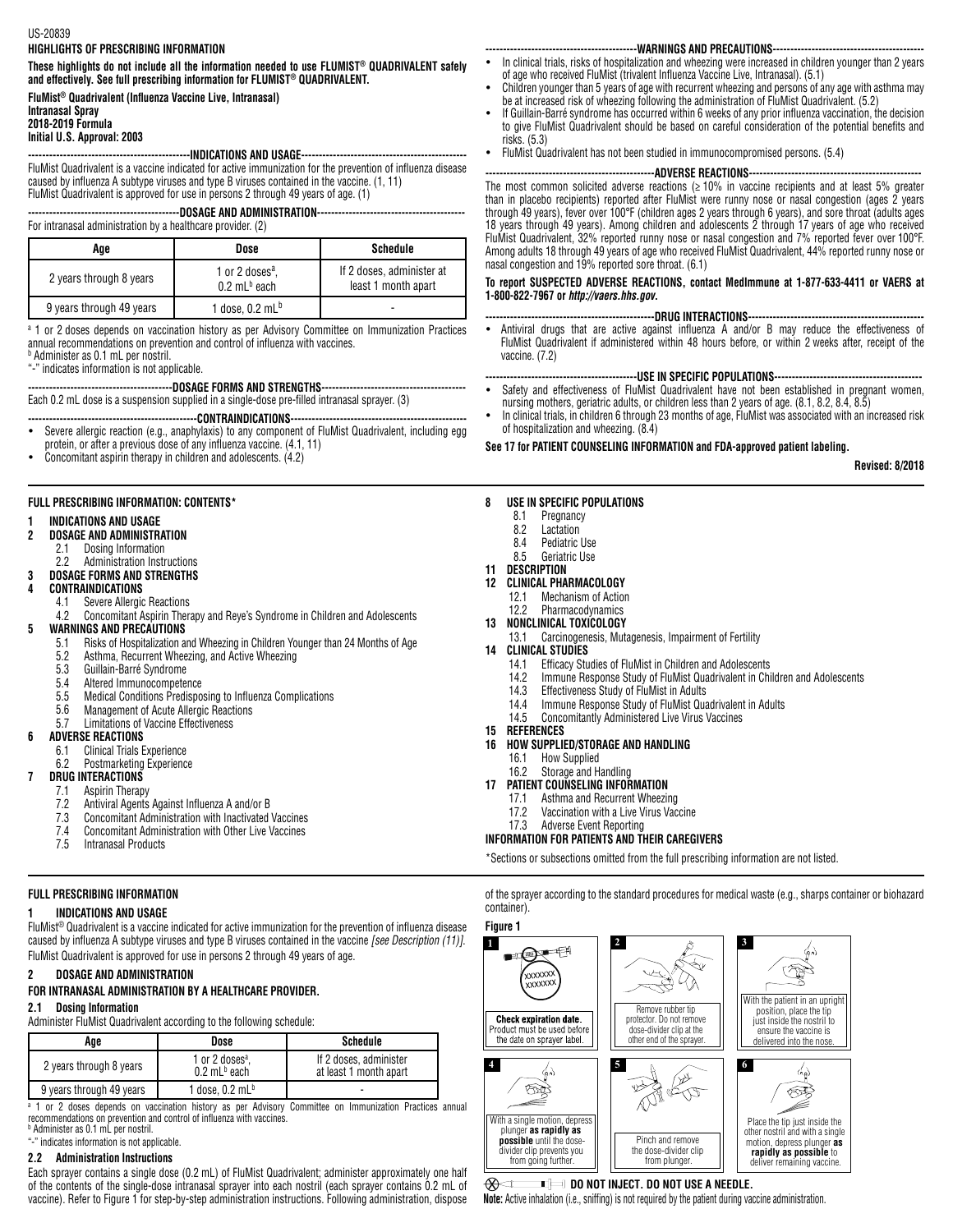#### **3 DOSAGE FORMS AND STRENGTHS**

Each 0.2 mL dose is a suspension supplied in a single-dose pre-filled intranasal sprayer.

#### **4 CONTRAINDICATIONS**

#### **4.1 Severe Allergic Reactions**

Do not administer FluMist Quadrivalent to persons who have had a severe allergic reaction (e.g., anaphylaxis) to any component of the vaccine *[see Description (11)]* including egg protein, or after a previous dose of any influenza vaccine.

#### **4.2 Concomitant Aspirin Therapy and Reye's Syndrome in Children and Adolescents**

Do not administer FluMist Quadrivalent to children and adolescents through 17 years of age who are receiving aspirin therapy or aspirin-containing therapy because of the association of Reye's syndrome with aspirin and wild-type influenza infection *[see Drug Interactions (7.1)]*.

#### **5 WARNINGS AND PRECAUTIONS**

#### **5.1 Risks of Hospitalization and Wheezing in Children Younger than 24 Months of Age**

In clinical trials, risks of hospitalization and wheezing were increased in children younger than 2 years of age who received FluMist (trivalent Influenza Vaccine Live, Intranasal) *[see Adverse Reactions (6.1)]*. This observation with FluMist is relevant to FluMist Quadrivalent because both vaccines are manufactured using the same process and have overlapping compositions *[see Description (11)]*.

#### **5.2 Asthma, Recurrent Wheezing, and Active Wheezing**

Children younger than 5 years of age with recurrent wheezing and persons of any age with asthma may be at increased risk of wheezing following administration of FluMist Quadrivalent. FluMist Quadrivalent has not been studied in persons with severe asthma or active wheezing.

#### **5.3 Guillain-Barré Syndrome**

The 1976 swine influenza vaccine (inactivated) was associated with an elevated risk of Guillain-Barré syndrome (GBS). Evidence for causal relation of GBS with other influenza vaccines is inconclusive; if an excess risk exists, based on data for inactivated influenza vaccines, it is probably slightly more than 1 additional case per 1 million persons vaccinated<sup>1</sup>. If GBS has occurred within 6 weeks of any prior influenza vaccination, the decision to give FluMist Quadrivalent should be based on careful consideration of the potential benefits and potential risks.

#### **5.4 Altered Immunocompetence**

FluMist Quadrivalent has not been studied in immunocompromised persons. The effectiveness of FluMist has not been studied in immunocompromised persons. Data on safety and shedding of vaccine virus after administration of FluMist in immunocompromised persons are limited to 173 persons with HIV infection and 10 mild to moderately immunocompromised children and adolescents with cancer *[see Clinical Pharmacology (12.2)]*.

#### **5.5 Medical Conditions Predisposing to Influenza Complications**

The safety of FluMist Quadrivalent in individuals with underlying medical conditions that may predispose them to complications following wild-type influenza infection has not been established.

#### **5.6 Management of Acute Allergic Reactions**

Appropriate medical treatment and supervision must be available to manage possible anaphylactic reactions following administration of the vaccine *[see Contraindications (4.1)]*.

#### **5.7 Limitations of Vaccine Effectiveness**

FluMist Quadrivalent may not protect all individuals receiving the vaccine.

#### **6 ADVERSE REACTIONS**

#### **6.1 Clinical Trials Experience**

Because clinical trials are conducted under widely varying conditions, adverse reaction rates observed in the clinical trials of a vaccine cannot be directly compared to rates in the clinical trials of another vaccine and may not reflect the rates observed in practice.

This safety experience with FluMist is relevant to FluMist Quadrivalent because both vaccines are manufactured using the same process and have overlapping compositions *[see Description (11)]*. A total of 9537 children and adolescents 1 through 17 years of age and 3041 adults 18 through 64 years of age received FluMist in randomized, placebo-controlled Studies D153-P501, AV006, D153-P526, AV019, and AV009 [3 used Allantoic Fluid containing Sucrose-Phosphate-Glutamate (AF-SPG) placebo, and 2 used saline placebo] described below. In addition, 4179 children 6 through 59 months of age received FluMist in Study MI-CP111, a randomized, active-controlled trial. Among pediatric FluMist recipients 6 months through 17 years of age, 50% were female; in the study of adults, 55% were female. In MI-CP111, AV006, D153-P526, AV019, and AV009, subjects were White (71%), Hispanic (11%), Asian (7%), Black (6%), and Other (5%), while in D153-P501, 99% of subjects were Asian.

A total of 1382 children and adolescents 2 through 17 years of age and 1198 adults 18 through 49 years of age received FluMist Quadrivalent in randomized, active-controlled Studies MI-CP208 and MI-CP185. Among pediatric FluMist Quadrivalent recipients 2 through 17 years of age, 51% were female; in the study of adults, 55% were female. In Studies MI-CP208 and MI-CP185, subjects were White (73%), Asian (1%), Black or African-American (19%), and Other (7%); overall, 22% were Hispanic or Latino.

#### *FluMist in Children and Adolescents*

The safety of FluMist was evaluated in an AF-SPG placebo-controlled study (AV019) conducted in a Health Maintenance Organization (HMO) in children 1 through 17 years of age (FluMist = 6473, placebo = 3216). An increase in asthma events, captured by review of diagnostic codes, was observed in children younger than 5 years of age who received FluMist compared to those who received placebo (Relative Risk 3.53, 90% CI: 1.1, 15.7).

In Study MI-CP111, children 6 through 59 months of age were randomized to receive FluMist or inactivated Influenza Virus Vaccine manufactured by Sanofi Pasteur Inc. Wheezing requiring bronchodilator therapy or accompanied by respiratory distress or hypoxia was prospectively monitored from randomization through 42 days post last vaccination. Hospitalization due to all causes was prospectively monitored from randomization through 180 days post last vaccination. Increases in wheezing and hospitalization (for any cause) were observed in children 6 months through 23 months of age who received FluMist compared to those who received inactivated Influenza Virus Vaccine, as shown in Table 1.

#### **Table 1: Percentages of Children with Hospitalizations and Wheezing from Study MI-CP111a**

| <b>Adverse Reaction</b>       | <b>Age Group</b> | <b>FluMist</b><br>(n/N) | <b>Active Control</b> <sup>b</sup><br>(n/N) |
|-------------------------------|------------------|-------------------------|---------------------------------------------|
| Hospitalizations <sup>c</sup> | 6-23 months      | 4.2%<br>(84/1992)       | 3.2%<br>(63/1975)                           |
|                               | 24-59 months     | 2.1%<br>(46/2187)       | 2.5%<br>(56/2198)                           |
| Wheezing <sup>d</sup>         | 6-23 months      | 5.9%<br>(117/1992)      | 3.8%<br>(75/1975)                           |
|                               | 24-59 months     | 2.1%<br>(47/2187)       | 2.5%<br>(56/2198)                           |

<sup>a</sup> NCT00128167; see www.clinicaltrials.gov

<sup>b</sup> Inactivated Influenza Virus Vaccine manufactured by Sanofi Pasteur Inc., administered intramuscularly.

 $\,^{\circ}$  Hospitalization due to any cause from randomization through 180 days post last vaccination.

<sup>d</sup> Wheezing requiring bronchodilator therapy or accompanied by respiratory distress or hypoxia evaluated from randomization through 42 days post last vaccination.

Most hospitalizations observed were due to gastrointestinal and respiratory tract infections and occurred more than 6 weeks post vaccination. In post-hoc analysis, rates of hospitalization in children 6 through 11 months of age were 6.1% (42/684) in FluMist recipients and 2.6% (18/683) in inactivated Influenza Virus Vaccine recipients.

Table 2 shows pooled solicited adverse reactions occurring in at least 1% of FluMist recipients and at a higher rate (≥ 1% rate difference after rounding) compared to placebo post Dose 1 for Studies D153-P501 and AV006, and solicited adverse reactions post Dose 1 for Study MI-CP111. Solicited adverse reactions were those about which parents/guardians were specifically queried after receipt of FluMist, placebo, or control vaccine. In these studies, solicited reactions were documented for 10 days post vaccination. Solicited reactions following the second dose of FluMist were similar to those following the first dose and were generally observed at a lower frequency.

#### **Table 2: Summary of Solicited Adverse Reactions Observed Within 10 Days after Dose 1 for FluMist and Either Placebo or Active Control Recipients in Children 2 through 6 Years of Age**

|                                         |                               | <b>Studies D153-P501<sup>ª</sup> &amp; AV006</b> |                    | Study MI-CP111 <sup>b</sup> |
|-----------------------------------------|-------------------------------|--------------------------------------------------|--------------------|-----------------------------|
|                                         | <b>FluMist</b>                | <b>Placebo</b> <sup>c</sup>                      | <b>FluMist</b>     | <b>Active Controld</b>      |
|                                         | $N = 876 - 1759$ <sup>e</sup> | $N = 424 - 1034$ <sup>e</sup>                    | $N = 2170^{\circ}$ | $N = 2165^{\circ}$          |
| Event                                   | $\%$                          | $\%$                                             | $\%$               | $\%$                        |
| Runny Nose/<br><b>Nasal Congestion</b>  | 58                            | 50                                               | 51                 | 42                          |
| Decreased Appetite                      | 21                            | 17                                               | 13                 | 12                          |
| <b>Irritability</b>                     | 21                            | 19                                               | 12                 | 11                          |
| <b>Decreased Activity</b><br>(Lethargy) | 14                            | 11                                               |                    | 6                           |
| Sore Throat                             | 11                            | 9                                                | 5                  | 6                           |
| Headache                                |                               |                                                  | 3                  | 3                           |
| Muscle Aches                            |                               | 3                                                | 2                  | 2                           |
| Chills                                  |                               | 3                                                | 2                  | 2                           |
| Fever                                   |                               |                                                  |                    |                             |
| $>100^{\circ}$ F Oral                   | 16                            | 11                                               | 13                 | 11                          |
| $> 100 - \le 101$ °F Oral               | 9                             | 6                                                | 6                  |                             |
| > 101 - ≤ 102°F Oral                    |                               | 3                                                |                    | 3                           |

a NCT00192244; see www.clinicaltrials.gov

b NCT00128167; see www.clinicaltrials.gov

 $\,^{\rm c}$  Study D153-P501 used saline placebo; Study AV006 used AF-SPG placebo.

d Inactivated Influenza Virus Vaccine manufactured by Sanofi Pasteur Inc., administered intramuscularly.

e Number of evaluable subjects (those who returned diary cards) for each reaction. Range reflects differences in data collection between the 2 pooled studies.

In clinical studies D153-P501 and AV006, unsolicited adverse reactions in children occurring in at least 1% of FluMist recipients and at a higher rate ( $\geq$  1% rate difference after rounding) compared to placebo were abdominal pain (2% FluMist vs. 0% placebo) and otitis media (3% FluMist vs. 1% placebo). An additional adverse reaction identified in the active-controlled trial MI-CP111 occurring in at least 1% of FluMist recipients and at a higher rate ( $\geq$  1% rate difference after rounding) compared to active control was sneezing (2% FluMist vs. 1% active control).

In a separate saline placebo-controlled trial (D153-P526) in a subset of older children and adolescents 9 through 17 years of age who received one dose of FluMist, the solicited adverse reactions as well as unsolicited adverse reactions reported were generally consistent with observations from the trials in Table 2. Abdominal pain was reported in 12% of FluMist recipients compared to 4% of placebo recipients and decreased activity was reported in 6% of FluMist recipients compared to 0% of placebo recipients.

In Study AV018, in which FluMist was concomitantly administered with Measles, Mumps, and Rubella Virus Vaccine Live (MMR, manufactured by Merck & Co., Inc.) and Varicella Virus Vaccine Live (manufactured by Merck & Co., Inc.) to children 12 through 15 months of age, adverse reactions were similar to those seen in other clinical trials of FluMist.

#### *FluMist Quadrivalent in Children and Adolescents*

In the randomized, active-controlled Study MI-CP208 that compared FluMist Quadrivalent and FluMist in children and adolescents 2 through 17 years of age, the rates of solicited adverse reactions reported were similar between subjects who received FluMist Quadrivalent and FluMist. Table 3 includes solicited adverse reactions post Dose 1 from Study MI-CP208 that either occurred at a higher rate (≥ 1% rate difference after rounding) in FluMist Quadrivalent recipients compared to FluMist recipients or were identified in previous FluMist clinical studies *(see Table 2)*. In this study, solicited adverse reactions were documented for 14 days post vaccination. Solicited adverse reactions post Dose 2 were observed at a lower frequency compared to those post Dose 1 for FluMist Quadrivalent and were similar between subjects who received FluMist Quadrivalent and FluMist.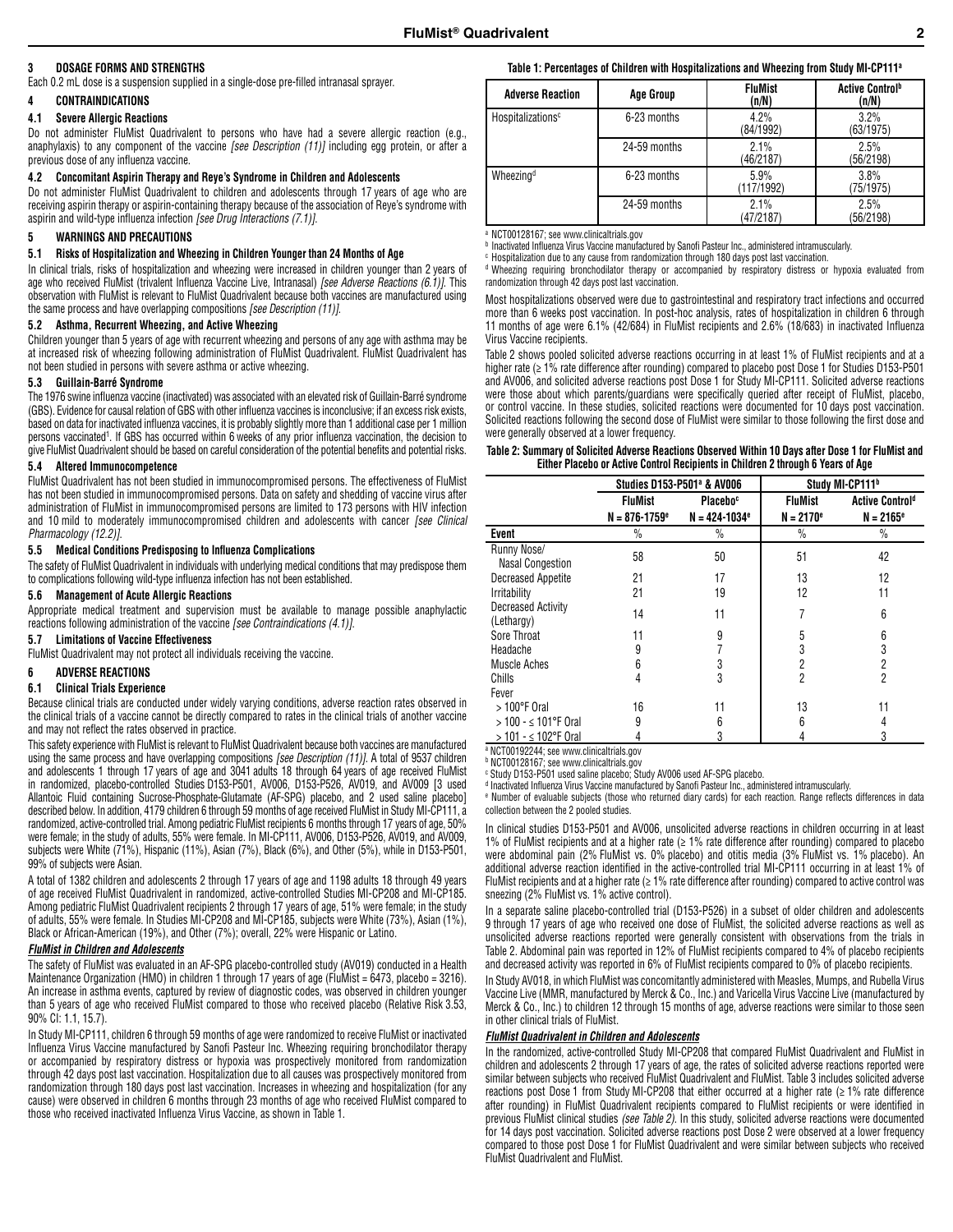#### Table 3: Summary of Solicited Adverse Reactionsª Observed Within 14 Days after Dose 1 **for FluMist Quadrivalent and FluMist Recipients in Study MI-CP208b in Children and Adolescents 2 through 17 Years of Age**

|                                           | <b>FluMist Quadrivalent</b>          | <b>FluMist<sup>c</sup></b>         |
|-------------------------------------------|--------------------------------------|------------------------------------|
| Event                                     | $N = 1341 - 1377^d$<br>$\frac{0}{0}$ | $N = 901 - 920^d$<br>$\frac{0}{0}$ |
|                                           |                                      |                                    |
| Runny Nose/Nasal Congestion               | 32                                   | 32                                 |
| Headache                                  | 13                                   | 12                                 |
| Decreased Activity (Lethargy)             | 10                                   | 10                                 |
| Sore Throat                               | 9                                    | 10                                 |
| Decreased Appetite                        | 6                                    |                                    |
| Muscle Aches                              | 4                                    | 5                                  |
| Fever                                     |                                      |                                    |
| $>100^{\circ}$ F by any route             |                                      | 5                                  |
| $> 100 - \leq 101^{\circ}$ F by any route | 3                                    | 2                                  |
| $> 101 - \leq 102^{\circ}$ F by any route | 2                                    | 2                                  |

a Solicited adverse reactions that occurred at a higher rate (≥ 1% rate difference after rounding) in FluMist Quadrivalent recipients compared to FluMist recipients or were identified in previous FluMist trials *(see Table 2)*. b

**NCT01091246; see www.clinicaltrials.gov** 

c Represents pooled data from the two FluMist study arms *[see Clinical Studies (14.2)]*.

 $^{\text{\tiny{d}}}$  Number of evaluable subjects for each event.

In Study MI-CP208, no unsolicited adverse reactions occurred at a higher rate (1% or greater) in FluMist Quadrivalent recipients compared to FluMist recipients.

#### *FluMist in Adults*

In adults 18 through 49 years of age in Study AV009, solicited adverse reactions occurring in at least 1% of FluMist recipients and at a higher rate (≥ 1% rate difference after rounding) compared to AF-SPG placebo include runny nose (44% FluMist vs. 27% placebo), headache (40% FluMist vs. 38% placebo), sore throat (28% FluMist vs. 17% placebo), tiredness/weakness (26% FluMist vs. 22% placebo), muscle aches (17% FluMist vs. 15% placebo), cough (14% FluMist vs. 11% placebo), and chills (9% FluMist vs. 6% placebo).

In Study AV009, unsolicited adverse reactions occurring in at least 1% of FluMist recipients and at a higher rate (≥ 1% rate difference after rounding) compared to placebo were nasal congestion (9% FluMist vs. 2% placebo) and sinusitis (4% FluMist vs. 2% placebo).

#### *FluMist Quadrivalent in Adults*

In the randomized, active-controlled Study MI-CP185 that compared FluMist Quadrivalent and FluMist in adults 18 through 49 years of age, the rates of solicited adverse reactions reported were generally similar between subjects who received FluMist Quadrivalent and FluMist. Table 4 presents solicited adverse reactions that either occurred at a higher rate (≥ 1% rate difference after rounding) in FluMist Quadrivalent recipients compared to FluMist recipients or were identified in Study AV009.

#### Table 4: Summary of Solicited Adverse Reactionsª Observed Within 14 Days after Dose 1 **for FluMist Quadrivalent and FluMist Recipients in Study MI-CP185<sup>b</sup> in Adults 18 through 49 Years of Age**

|                                    | <b>FluMist Quadrivalent</b><br>$N = 1197^d$ | <b>FluMist<sup>c</sup></b><br>$N = 597d$ |
|------------------------------------|---------------------------------------------|------------------------------------------|
| <b>Event</b>                       | $\%$                                        | $\%$                                     |
| <b>Runny Nose/Nasal Congestion</b> | 44                                          | 40                                       |
| Headache                           | 28                                          | 27                                       |
| Sore Throat                        | 19                                          | 20                                       |
| Decreased Activity (Lethargy)      | 18                                          | 18                                       |
| Cough                              | 14                                          | 13                                       |
| Muscle Aches                       | 10                                          | 10                                       |
| Decreased Appetite                 |                                             |                                          |

a Solicited adverse reactions that occurred at a higher rate (≥ 1% rate difference after rounding) in FluMist Quadrivalent recipients compared to FluMist recipients or were identified in Study AV009.

b NCT00860067; see www.clinicaltrials.gov c Represents pooled data from the two FluMist study arms *[see Clinical Studies (14.4)]*.

d Number of evaluable subjects for each event.

In Study MI-CP185, no unsolicited adverse reactions occurred at a higher rate (1% or greater) in FluMist Quadrivalent recipients compared to FluMist recipients.

#### **6.2 Postmarketing Experience**

The following events have been spontaneously reported during post approval use of FluMist. Because these events are reported voluntarily from a population of uncertain size, it is not always possible to reliably estimate their frequency or establish a causal relationship to vaccine exposure.

Cardiac disorders: Pericarditis

Congenital, familial, and genetic disorders: Exacerbation of symptoms of mitochondrial encephalomyopathy (Leigh syndrome)

Gastrointestinal disorders: Nausea, vomiting, diarrhea

Immune system disorders: Hypersensitivity reactions (including anaphylactic reaction, facial edema, and urticaria)

Nervous system disorders: Guillain-Barré syndrome, Bell's Palsy, meningitis, eosinophilic meningitis, vaccine-associated encephalitis

Respiratory, thoracic, and mediastinal disorders: Epistaxis

Skin and subcutaneous tissue disorders: Rash

#### **7 DRUG INTERACTIONS**

#### **7.1 Aspirin Therapy**

Do not administer FluMist Quadrivalent to children and adolescents through 17 years of age who are receiving aspirin therapy or aspirin-containing therapy because of the association of Reye's syndrome with aspirin and wild-type influenza [see *Contraindications (4.2)*]. Avoid aspirin-containing therapy in these age groups during the first 4 weeks after vaccination with FluMist Quadrivalent unless clearly needed.

#### **7.2 Antiviral Agents Against Influenza A and/or B**

Antiviral drugs that are active against influenza A and/or B viruses may reduce the effectiveness of FluMist Quadrivalent if administered within 48 hours before, or within 2 weeks after vaccination. The concurrent use of FluMist Quadrivalent with antiviral agents that are active against influenza A and/or B viruses has not been evaluated. If antiviral agents and FluMist Quadrivalent are administered concomitantly, revaccination should be considered when appropriate.

#### **7.3 Concomitant Administration with Inactivated Vaccines**

The safety and immunogenicity of FluMist Quadrivalent when administered concomitantly with inactivated vaccines have not been determined. Studies of FluMist and FluMist Quadrivalent excluded subjects who received any inactivated or subunit vaccine within two weeks of enrollment.

#### **7.4 Concomitant Administration with Other Live Vaccines**

Concomitant administration of FluMist Quadrivalent with Measles, Mumps, and Rubella Virus Vaccine Live (MMR, manufactured by Merck & Co., Inc.) or the Varicella Virus Vaccine Live (manufactured by Merck & Co., Inc.) has not been studied. Concomitant administration of FluMist with MMR and the varicella vaccine was studied in children 12 through 15 months of age *[see Clinical Studies (14.5)]*. Concomitant administration of FluMist with the MMR and the varicella vaccine in children older than 15 months of age has not been studied.

#### **7.5 Intranasal Products**

There are no data regarding co-administration of FluMist Quadrivalent with other intranasal preparations.

#### **8 USE IN SPECIFIC POPULATIONS**

#### **8.1 Pregnancy**

#### Risk Summary

FluMist Quadrivalent is not absorbed systemically following intranasal administration and maternal use is not expected to result in fetal exposure to the drug.

#### Clinical Considerations

*Disease-Associated Maternal and/or Embryo/Fetal Risk:* Pregnant women infected with seasonal influenza are at increased risk of severe illness associated with influenza infection compared with nonpregnant women. Pregnant women with influenza may be at increased risk for adverse pregnancy outcomes, including preterm labor and delivery.

#### Data

*Animal Data:* In a developmental and reproductive toxicity study, female rats were administered FluMist Quadrivalent either three times (during the period of organogenesis) or six times (prior to gestation and during the period of organogenesis), 200 microliter/rat/occasion (approximately 150 human dose equivalents), by intranasal instillation revealing no evidence of impaired fertility or harm to the fetus due to FluMist Quadrivalent.

#### **8.2 Lactation**

#### Risk Summary

FluMist is not absorbed systemically by the mother following intranasal administration and breastfeeding is not expected to result in exposure of the child to FluMist.

#### **8.4 Pediatric Use**

Safety and effectiveness of FluMist Quadrivalent in children 24 months of age and older is based on data from FluMist clinical studies and a comparison of post-vaccination antibody titers between persons who received FluMist Quadrivalent and those who received FluMist *[see Clinical Studies (14.1, 14.2)].*  FluMist Quadrivalent is not approved for use in children younger than 24 months of age because use of FluMist in children 6 through 23 months has been associated with increased risks of hospitalization and wheezing in clinical trials *[see Warnings and Precautions (5.1)* and *Adverse Reactions (6.1)]*.

#### **8.5 Geriatric Use**

FluMist Quadrivalent is not approved for use in persons 65 years of age and older because in a clinical study (AV009), effectiveness of FluMist to prevent febrile illness was not demonstrated in adults 50 through 64 years of age *[see Clinical Studies (14.3)]*. In this study, solicited events among individuals 50 through 64 years of age were similar in type and frequency to those reported in younger adults. In a clinical study of FluMist in persons 65 years of age and older, subjects with underlying high-risk medical conditions (N = 200) were studied for safety. Compared to controls, FluMist recipients had a higher rate of sore throat.

#### **11 DESCRIPTION**

FluMist Quadrivalent (Influenza Vaccine Live, Intranasal) is a live quadrivalent vaccine for administration by intranasal spray. FluMist Quadrivalent contains four vaccine virus strains: an A/H1N1 strain, an A/H3N2 strain and two B strains. FluMist Quadrivalent contains B strains from both the B/Yamagata/16/88 and the B/Victoria/2/87 lineages. FluMist Quadrivalent is manufactured according to the same process as FluMist. The influenza virus strains in FluMist Quadrivalent are (a) *cold-adapted* (*ca*) (i.e., they replicate efficiently at 25°C, a temperature that is restrictive for replication of many wild-type influenza viruses); (b) *temperaturesensitive* (*ts*) (i.e., they are restricted in replication at 37°C (Type B strains) or 39°C (Type A strains), temperatures at which many wild-type influenza viruses grow efficiently); and (c) *attenuated* (*att*) (i.e., they do not produce classic influenza-like illness in the ferret model of human influenza infection).

No evidence of reversion has been observed in the recovered vaccine strains that have been tested (135 of possible 250 recovered isolates) using FluMist *[see Clinical Pharmacology (12.2)]*. For each of the four reassortant strains in FluMist Quadrivalent, the six internal gene segments responsible for *ca*, *ts*, and *att* phenotypes are derived from a master donor virus (MDV), and the two segments that encode the two surface glycoproteins, hemagglutinin (HA) and neuraminidase (NA), are derived from the corresponding antigenically relevant wild-type influenza viruses. Thus, the four viruses contained in FluMist Quadrivalent maintain the replication characteristics and phenotypic properties of the MDV and express the HA and NA of wild-type viruses. For the Type A MDV, at least five genetic loci in three different internal gene segments contribute to the *ts* and *att* phenotypes. For the Type B MDV, at least three genetic loci in two different internal gene segments contribute to both the *ts* and *att* properties; five genetic loci in three gene segments control the *ca* property.

Each of the reassortant strains in FluMist Quadrivalent express the HA and NA of wild- type viruses that are related to strains expected to circulate during the 2018-2019 influenza season. Three of the viruses (A/H1N1, A/H3N2 and one B strain) have been recommended by the United States Public Health Service (USPHS) for inclusion in the annual trivalent and quadrivalent influenza vaccine formulations. An additional B strain has been recommended by the USPHS for inclusion in the quadrivalent influenza vaccine formulation.

Specific pathogen-free (SPF) eggs are inoculated with each of the reassortant strains and incubated to allow vaccine virus replication. The allantoic fluid of these eggs is harvested, pooled, and then clarified by filtration. The virus is concentrated by ultracentrifugation and diluted with stabilizing buffer to obtain the final sucrose and potassium phosphate concentrations. The viral harvests are then sterile filtered to produce the monovalent bulks. Each lot is tested for *ca*, *ts*, and *att* phenotypes and is also tested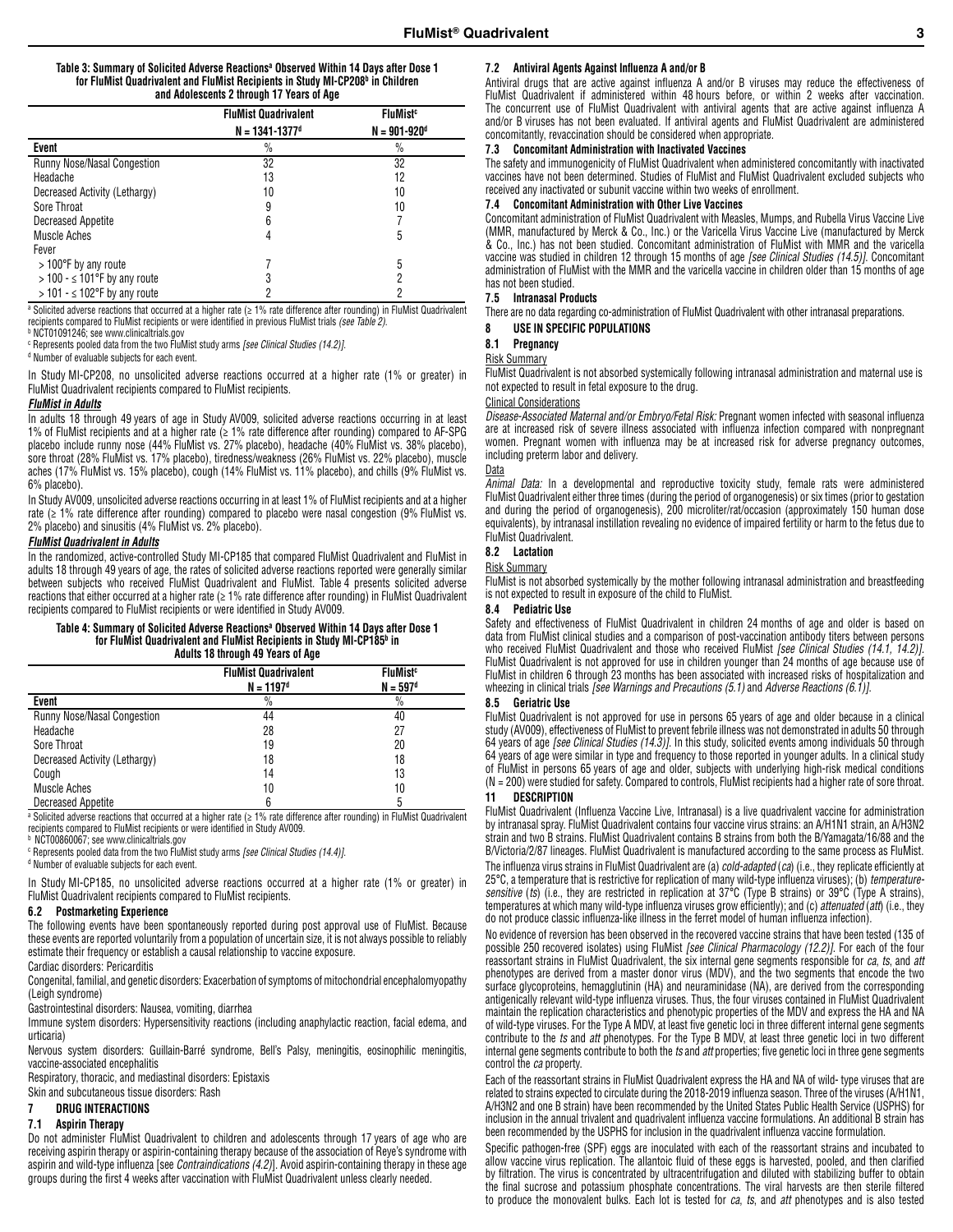extensively by *in vitro* and *in vivo* methods to detect adventitious agents. Monovalent bulks from the four strains are subsequently blended and diluted as required to attain the desired potency with stabilizing buffers to produce the quadrivalent bulk vaccine. The bulk vaccine is then filled directly into individual sprayers for nasal administration.

Each pre-filled refrigerated FluMist Quadrivalent sprayer contains a single 0.2 mL dose. Each 0.2 mL dose<br>contains 10<sup>6.5-7.5</sup> FFU (fluorescent focus units) of live attenuated influenza virus reassortants of each of the four strains: A/Slovenia/2903/2015 (H1N1) (an A/Michigan/45/2015 (H1N1)pdm09-like virus), A/Singapore/ INFIMH-16-0019/2016 (H3N2), B/Phuket/3073/2013 (B/Yamagata/16/88 lineage), and B/Colorado/06/2017 (B/Victoria/2/87 lineage). Each 0.2 mL dose also contains 0.188 mg/dose monosodium glutamate, 2.00 mg/dose hydrolyzed porcine gelatin, 2.42 mg/dose arginine, 13.68 mg/dose sucrose, 2.26 mg/dose dibasic potassium phosphate, and 0.96 mg/dose monobasic potassium phosphate. Each dose contains residual amounts of ovalbumin (< 0.024 mcg/dose), and may also contain residual amounts of gentamicin sulfate (< 0.015 mcg/mL), and ethylenediaminetetraacetic acid (EDTA) (< 0.37 mcg/dose). FluMist Quadrivalent contains no preservatives.

The tip attached to the sprayer is equipped with a nozzle that produces a fine mist that is primarily deposited in the nose and nasopharynx. FluMist Quadrivalent is a colorless to pale yellow suspension and is clear to slightly cloudy.

#### **12 CLINICAL PHARMACOLOGY**

#### **12.1 Mechanism of Action**

Immune mechanisms conferring protection against influenza following receipt of FluMist Quadrivalent vaccine are not fully understood; serum antibodies, mucosal antibodies, and influenza-specific T cells may play a role.

FluMist and FluMist Quadrivalent contain live attenuated influenza viruses that must infect and replicate in cells lining the nasopharynx of the recipient to induce immunity. Vaccine viruses capable of infection and replication can be cultured from nasal secretions obtained from vaccine recipients (shedding) *[see Pharmacodynamics (12.2)]*.

#### **12.2 Pharmacodynamics**

#### *Shedding Studies*

Shedding of vaccine viruses within 28 days of vaccination with FluMist was evaluated in (1) multi-center study MI-CP129 which enrolled healthy individuals 6 through 59 months of age (N = 200); and (2) multicenter study FM026 which enrolled healthy individuals 5 through 49 years of age (N = 344). In each study, nasal secretions were obtained daily for the first 7 days and every other day through either Day 25 and on Day 28 or through Day 28. In study MI-CP129, individuals with a positive shedding sample at Day 25 or Day 28 were to have additional shedding samples collected every 7 days until culture negative on 2 consecutive samples. Results of these studies are presented in Table 5.

| Table 5: Characterization of Shedding with FluMist in Specified Age Groups by Frequency, Amount, |  |  |  |
|--------------------------------------------------------------------------------------------------|--|--|--|
| and Duration (Study MI-CP129 <sup>a</sup> and Study FM026 <sup>b</sup> )                         |  |  |  |

| Age                        | Number of<br><b>Subjects</b> | $%$ Shedding $c$ | <b>Peak Titer</b><br>(TCID <sub>50</sub> /mL) <sup>d</sup> | % Shedding After<br>Dav 11 | Day of Last<br><b>Positive Culture</b> |
|----------------------------|------------------------------|------------------|------------------------------------------------------------|----------------------------|----------------------------------------|
| $6-23$ months <sup>e</sup> | 99                           | 89               | $< 5$ log <sub>10</sub>                                    | 7.0                        | Day 23 <sup>f</sup>                    |
| 24-59 months               | 100                          | 69               | $< 5$ $log_{10}$                                           | 1.0                        | Day $259$                              |
| 5-8 years                  | 102                          | 50               | $< 5$ $log_{10}$                                           | 2.9                        | Day 23h                                |
| 9-17 years                 | 126                          | 29               | $< 4$ log <sub>10</sub>                                    | 1.6                        | Day 28h                                |
| 18-49 years                | 115                          | 20               | $<$ 3 $log_{10}$                                           | 0.9                        | Day 17h                                |

ª NCT00344305; see www.clinicaltrials.gov<br>\* NCT00192140; see www.clinicaltrials.gov<br>° Proportion of subjects with detectable virus at any time point during the 28 days.

ª Peak titer at any time point during the 28 days among samples positive for a single vaccine virus.<br>ª FluMist and FluMist Quadrivalent are not approved for use in children younger than 24 months of age

*[see Adverse Reactions (6.1)]*.

r A single subject who shed previously on Days 1-3; TCID<sub>50</sub>/mL was less than 1.5 log<sub>10</sub> on Day 23.<br>º A single subject who did not shed previously; TCID<sub>50</sub>/mL was less than 1.5 log<sub>10</sub>.

h A single subject who did not shed previously; TCID $_{50}$ /mL was less than 1.0 log<sub>10</sub>.

The highest proportion of subjects in each group shed one or more vaccine strains on Days 2-3 post vaccination. After Day 11 among individuals 2 through 49 years of age (n = 443), virus titers did not exceed 1.5  $log_{10}$  TCID<sub>50</sub>/mL.

#### *Studies in Immunocompromised Individuals*

Safety and shedding of vaccine virus following FluMist administration were evaluated in 28 HIV-infected adults [median CD4 cell count of 541 cells/mm<sup>3</sup>] and 27 HIV-negative adults 18 through 58 years of age. No serious adverse events were reported during the one-month follow-up period. Vaccine strain (type B) virus was detected in 1 of 28 HIV-infected subjects on Day 5 only, and in none of the HIV-negative FluMist recipients.

Safety and shedding of vaccine virus following FluMist administration were also evaluated in children in a randomized (1:1), cross-over, double-blind, AF-SPG placebo-controlled trial in 24 HIV-infected children [median CD4 cell count of 1013 cells/mm3 ] and 25 HIV-negative children 1 through 7 years of age, and in a randomized (1:1), open-label, inactivated influenza vaccine-controlled trial in 243 HIV-infected children and adolescents 5 through 17 years of age receiving stable anti-retroviral therapy. Frequency and duration of vaccine virus shedding in HIV-infected individuals were comparable to that seen in healthy individuals. No adverse effects on HIV viral load or CD4 counts were identified following FluMist administration. In the 5 through 17 year old age group, one inactivated influenza vaccine recipient and one FluMist recipient experienced pneumonia within 28 days of vaccination (days 17 and 13, respectively). The effectiveness of FluMist and FluMist Quadrivalent in preventing influenza illness in HIV-infected individuals has not been evaluated.

Twenty mild to moderately immunocompromised children and adolescents 5 through 17 years of age (receiving chemotherapy and/or radiation therapy or who had received chemotherapy in the 12 weeks prior to enrollment) were randomized 1:1 to receive FluMist or AF-SPG placebo. Frequency and duration of vaccine virus shedding in these immunocompromised children and adolescents were comparable to that seen in healthy children and adolescents. The effectiveness of FluMist and FluMist Quadrivalent in preventing influenza illness in immunocompromised individuals has not been evaluated.

#### *Transmission Study*

A prospective, randomized, double-blind, placebo-controlled trial was performed in a daycare setting in children younger than 3 years of age to assess the transmission of vaccine viruses from a vaccinated individual to a non-vaccinated individual. A total of 197 children 8 through 36 months of age were randomized to receive one dose of FluMist ( $N = 98$ ) or AF-SPG placebo ( $N = 99$ ). Virus shedding was evaluated for 21 days by culture of nasal swab specimens. Wild-type A (A/H3N2) influenza virus was

documented to have circulated in the community and in the study population during the trial, whereas Type A (A/H1N1) and Type B strains did not.

At least one vaccine strain was isolated from 80% of FluMist recipients; strains were recovered from 1-21 days post vaccination (mean duration of 7.6 days ± 3.4 days). The cold-adapted (*ca*) and temperaturesensitive (*ts*) phenotypes were preserved in 135 tested of 250 strains isolated at the local laboratory. Ten influenza isolates (9 influenza A, 1 influenza B) were cultured from a total of seven placebo subjects. One placebo subject had mild symptomatic Type B virus infection confirmed as a transmitted vaccine virus by a FluMist recipient in the same playgroup. This Type B isolate retained the *ca*, *ts*, and *att* phenotypes of the vaccine strain and had the same genetic sequence when compared to a Type B virus cultured from a vaccine recipient within the same playgroup. Four of the influenza Type A isolates were confirmed as wild-type A/Panama (H3N2). The remaining isolates could not be further characterized.

Assuming a single transmission event (isolation of the Type B vaccine strain), the probability of a young child acquiring vaccine virus following close contact with a single FluMist vaccinee in this daycare setting was 0.58% (95% CI: 0, 1.7) based on the Reed-Frost model. With documented transmission of one Type B in one placebo subject and possible transmission of Type A viruses in four placebo subjects, the probability of acquiring a transmitted vaccine virus was estimated to be 2.4% (95% CI: 0.13, 4.6) using the Reed-Frost model.

#### **13 NONCLINICAL TOXICOLOGY**

#### **13.1 Carcinogenesis, Mutagenesis, Impairment of Fertility**

FluMist Quadrivalent has not been evaluated for its carcinogenic or mutagenic potential or its potential to impair fertility.

#### **14 CLINICAL STUDIES**

The effectiveness of FluMist Quadrivalent is based on data demonstrating the clinical efficacy of FluMist in children and the effectiveness of FluMist in adults, and a comparison of post vaccination geometric mean titers (GMTs) of hemagglutination inhibition (HI) antibodies between individuals receiving FluMist and FluMist Quadrivalent. The clinical experience with FluMist is relevant to FluMist Quadrivalent because both vaccines are manufactured using the same process and have overlapping compositions *[see Description (11)]*.

#### **14.1 Efficacy Studies of FluMist in Children and Adolescents**

A multinational, randomized, double-blind, active-controlled trial (MI-CP111) was performed to assess the efficacy of FluMist compared to an intramuscularly administered, inactivated Influenza Virus Vaccine manufactured by Sanofi Pasteur Inc. (active control) in children 6 months to less than 5 years of age during the 2004-2005 influenza season. A total number of 3916 children without severe asthma, without use of bronchodilator or steroids, and without wheezing within the prior 6 weeks were randomized to FluMist and 3936 were randomized to active control. Children who previously received any influenza vaccine received a single dose of study vaccine, while those who never previously received an influenza vaccination (or had an unknown history of influenza vaccination) received two doses. Participants were then followed through the influenza season to identify illness caused by influenza virus. As the primary endpoint, culture-confirmed modified CDC-ILI (CDC-defined influenza-like illness) was defined as a positive culture for a wild-type influenza virus associated within ±7 days of modified CDC-ILI. Modified CDC-ILI was defined as fever (temperature ≥ 100°F oral or equivalent) with cough, sore throat, or runny nose/nasal congestion on the same or consecutive days.

In the primary efficacy analysis, FluMist demonstrated a 44.5% (95% CI: 22.4, 60.6) reduction in influenza rate compared to active control as measured by culture-confirmed modified CDC-ILI caused by wild-type strains antigenically similar to those contained in the vaccine. See Table 6 for a description of the results by strain and antigenic similarity.

#### **Table 6: Comparative Efficacy Against Culture-Confirmed Modified CDC-ILIa Caused by Wild-Type Strains (Study MI-CP111)b,c**

|                            | <b>FluMist</b> |               |                   | <b>Active Control<sup>d</sup></b> |               | $\frac{0}{0}$ |                                                                  |              |
|----------------------------|----------------|---------------|-------------------|-----------------------------------|---------------|---------------|------------------------------------------------------------------|--------------|
|                            | N              | # of<br>Cases | Rate<br>(cases/N) | N                                 | # of<br>Cases | Rate          | <b>Reduction in</b><br>(cases/N)   Rate for FluMist <sup>e</sup> | 95% CI       |
| <b>Matched Strains</b>     |                |               |                   |                                   |               |               |                                                                  |              |
| All strains                | 3916           | 53            | 1.4%              | 3936                              | 93            | 2.4%          | 44.5%                                                            | 22.4, 60.6   |
| A/H1N1                     | 3916           | 3             | 0.1%              | 3936                              | 27            | 0.7%          | 89.2%                                                            | 67.7, 97.4   |
| A/H3N2                     | 3916           | 0             | $0.0\%$           | 3936                              | 0             | 0.0%          |                                                                  |              |
| B                          | 3916           | 50            | 1.3%              | 3936                              | 67            | 1.7%          | 27.3%                                                            | $-4.8, 49.9$ |
| <b>Mismatched Strains</b>  |                |               |                   |                                   |               |               |                                                                  |              |
| All strains                | 3916           | 102           | 2.6%              | 3936                              | 245           | 6.2%          | 58.2%                                                            | 47.4, 67.0   |
| A/H1N1                     | 3916           | 0             | $0.0\%$           | 3936                              | 0             | $0.0\%$       |                                                                  |              |
| A/H3N2                     | 3916           | 37            | 0.9%              | 3936                              | 178           | 4.5%          | 79.2%                                                            | 70.6, 85.7   |
| B                          | 3916           | 66            | 1.7%              | 3936                              | 71            | 1.8%          | 6.3%                                                             | $-31.6.33.3$ |
| <b>Regardless of Match</b> |                |               |                   |                                   |               |               |                                                                  |              |
| All strains                | 3916           | 153           | 3.9%              | 3936                              | 338           | 8.6%          | 54.9%                                                            | 45.4, 62.9   |
| A/H1N1                     | 3916           | 3             | 0.1%              | 3936                              | 27            | 0.7%          | 89.2%                                                            | 67.7.97.4    |
| A/H3N2                     | 3916           | 37            | 0.9%              | 3936                              | 178           | 4.5%          | 79.2%                                                            | 70.6, 85.7   |
| B                          | 3916           | 115           | 2.9%              | 3936                              | 136           | 3.5%          | 16.1%                                                            | $-7.7.34.7$  |

*ATP Population.*

a Modified CDC-ILI was defined as fever (temperature ≥100°F oral or equivalent) plus cough, sore throat, or runny

nose/nasal congestion on the same or consecutive days.<br>ʰ In children 6 months through 5 years of age<br>ʰ NCT00128167; see www.clinicaltrials.gov

d Inactivated Influenza Virus Vaccine manufactured by Sanofi Pasteur Inc., administered intramuscularly.

e Reduction in rate was adjusted for country, age, prior influenza vaccination status, and wheezing history status.

A randomized, double-blind, saline placebo-controlled trial (D153-P501) was performed to evaluate the efficacy of FluMist in children 12 through 35 months of age without high-risk medical conditions against culture-confirmed influenza illness. This study was performed in Asia over two successive seasons (2000- 2001 and 2001-2002). The primary endpoint of the trial was the prevention of culture-confirmed influenza illness due to antigenically matched wild-type influenza. Respiratory illness that prompted an influenza culture was defined as at least one of the following: fever (≥ 100.4°F rectal or ≥ 99.5°F axillary), wheezing, shortness of breath, pulmonary congestion, pneumonia, or otitis media; or two of the following: runny nose/nasal congestion, sore throat, cough, muscle aches, chills, headache, irritability, decreased activity, or vomiting. A total of 3174 children were randomized 3:2 (vaccine:placebo) to receive 2 doses of study vaccine or placebo at least 28 days apart in Year 1. See Table 7 for a description of the results.

During the second year of Study D153-P501, for children who received two doses in Year 1 and one dose in Year 2, FluMist demonstrated 84.3% (95% CI: 70.1, 92.4) efficacy against culture-confirmed influenza illness due to antigenically matched wild-type influenza.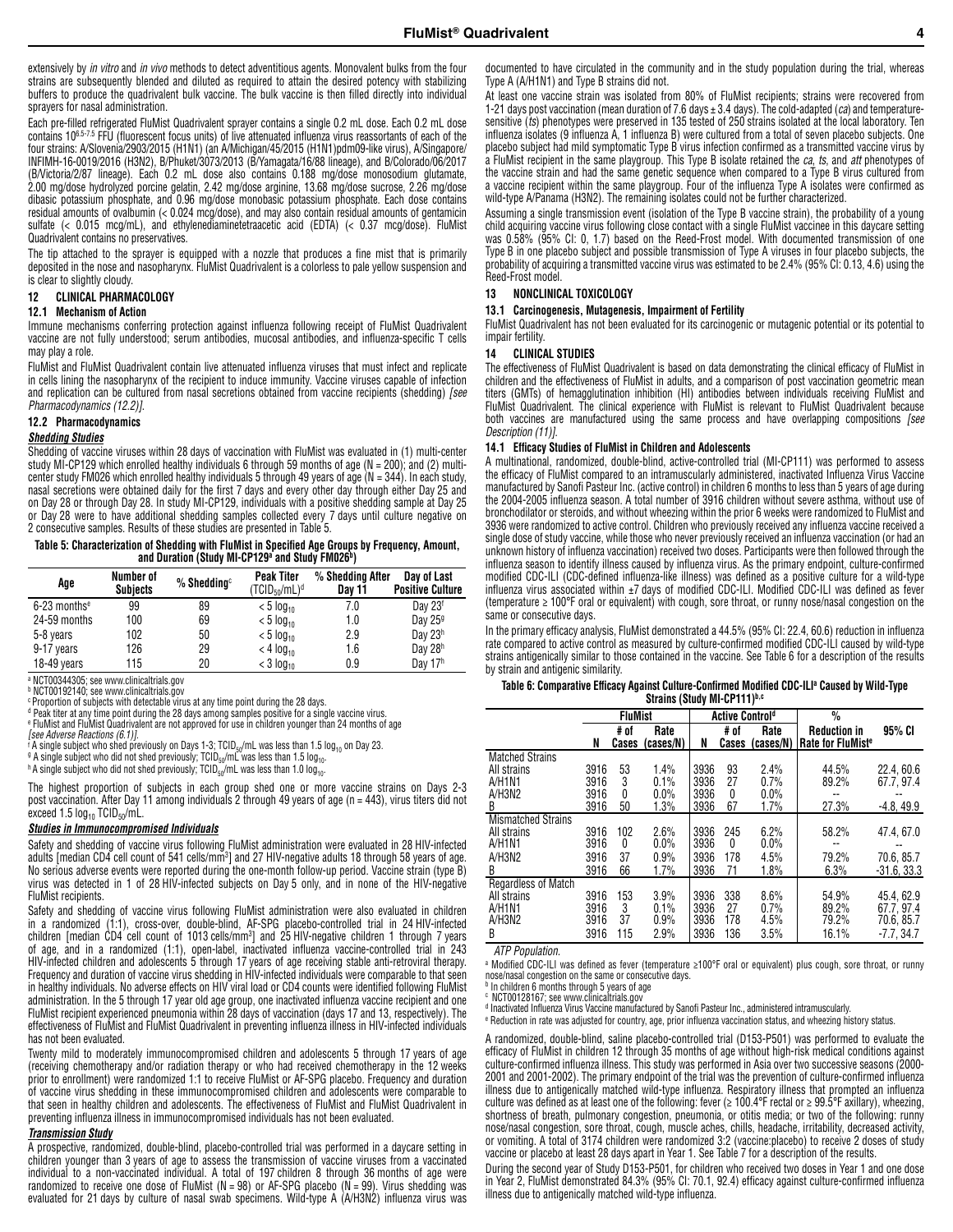Study AV006 was a second multi-center, randomized, double-blind, AF-SPG placebo-controlled trial performed in U.S. children without high-risk medical conditions to evaluate the efficacy of FluMist against culture-confirmed influenza over two successive seasons (1996-1997 and 1997-1998). The primary endpoint of the trial was the prevention of culture-confirmed influenza illness due to antigenically matched wild-type influenza in children who received two doses of vaccine in the first year and a single revaccination dose in the second year. Respiratory illness that prompted an influenza culture was defined as at least one of the following: fever (≥ 101°F rectal or oral; or ≥ 100.4°F axillary), wheezing, shortness of breath, pulmonary congestion, pneumonia, or otitis media; or two of the following: runny nose/nasal congestion, sore throat, cough, muscle aches, chills, headache, irritability, decreased activity, or vomiting. During the first year of the study, 1602 children 15 through 71 months of age were randomized 2:1 (vaccine:placebo). See Table 7 for a description of the results.

#### **Table 7: Efficacya of FluMist vs. Placebo Against Culture-Confirmed Influenza Illness Due to Antigenically Matched Wild-Type Strains (Studies D153-P501<sup>b</sup> & AV006<sup>c</sup> , Year 1)**

|            | D153-P501 <sup>d</sup>        |                        |                                    | AV006 <sup>e</sup>            |                               |                        |
|------------|-------------------------------|------------------------|------------------------------------|-------------------------------|-------------------------------|------------------------|
|            | <b>FluMist</b><br>$n^{f}$ (%) | Placebo<br>$n^{f}$ (%) | % Efficacy<br>(95% CI)             | <b>FluMist</b><br>$n^{1}$ (%) | <b>Placebo</b><br>$n^{f}$ (%) | % Efficacy<br>(95% CI) |
|            | $N9 = 1653$                   | $N9 = 1111$            |                                    | $N9 = 849$                    | $N9 = 410$                    |                        |
| Any strain | 56 (3.4%)                     | 139 (12.5%)            | 72.9% <sup>h</sup><br>(62.8, 80.5) | $10(1\%)$                     | 73 (18%)                      | 93.4%<br>(87.5, 96.5)  |
| A/H1N1     | $23(1.4\%)$                   | 81 (7.3%)              | 80.9%<br>$(69.4, 88.5)^{i}$        | 0                             | 0                             | --                     |
| A/H3N2     | $4(0.2\%)$                    | $27(2.4\%)$            | $90.0\%$<br>(71.4, 97.5)           | $4(0.5\%)$                    | 48 (12%)                      | 96.0%<br>(89.4, 98.5)  |
| B          | 29 (1.8%)                     | 35 (3.2%)              | 44.3%<br>(6.2, 67.2)               | $6(0.7\%)$                    | 31(7%)                        | 90.5%<br>(78.0, 95.9)  |

a D153-P501 and AV006 data are for subjects who received two doses of study vaccine.

<sup>b</sup> In children 12 through 35 months of age<br><sup>c</sup> In children 15 through 71 months of age

d NCT00192244; see www.clinicaltrials.gov

e NCT00192179; see www.clinicaltrials.gov

f Number and percent of subjects in per-protocol efficacy analysis population with culture-confirmed influenza illness. g Number of subjects in per-protocol efficacy analysis population of each treatment group of each study for the

"any strain" analysis. h For D153-P501, influenza circulated through 12 months following vaccination.

i Estimate includes A/H1N1 and A/H1N2 strains. Both were considered antigenically similar to the vaccine.

During the second year of Study AV006, children remained in the same treatment group as in Year 1 and received a single dose of FluMist or placebo. During the second year, the primary circulating strain was the A/Sydney/05/97 H3N2 strain, which was antigenically dissimilar from the H3N2 strain represented in the vaccine, A/Wuhan/359/95; FluMist demonstrated 87.0% (95% CI: 77.0, 92.6) efficacy against cultureconfirmed influenza illness.

#### **14.2 Immune Response Study of FluMist Quadrivalent in Children and Adolescents**

A multicenter, randomized, double-blind, active-controlled, non-inferiority study (MI-CP208) was performed to assess the immunogenicity of FluMist Quadrivalent compared to FluMist (active control) in children and adolescents 2 through 17 years of age. A total of 2312 subjects were randomized by site at a 3:1:1 ratio to receive either FluMist Quadrivalent or one of two formulations of comparator vaccine FluMist, each containing a B strain that corresponded to one of the two B strains in FluMist Quadrivalent (a B strain of the Yamagata lineage or a B strain of the Victoria lineage).

Children 2 through 8 years of age received 2 doses of vaccine approximately 30 days apart; children 9 years of age and older received 1 dose. For children 2 through 8 years of age with a history of influenza vaccination, immunogenicity assessments were performed prior to vaccination and at 28 days after the first dose. For children 2 through 8 years of age without a history of influenza vaccination, immunogenicity assessments were performed prior to vaccination and 28 days after the second dose. For children 9 years of age and older, immunogenicity assessments were performed prior to vaccination and at 28 days post vaccination.

Immunogenicity was evaluated by comparing the 4 strain-specific serum hemagglutination inhibition (HAI) antibody geometric mean titers (GMTs) post dosing and provided evidence that the addition of the second B strain did not result in immune interference to other strains included in the vaccine.

#### **14.3 Effectiveness Study of FluMist in Adults**

AV009 was a U.S. multi-center, randomized, double-blind, AF-SPG placebo-controlled trial to evaluate effectiveness of FluMist in adults 18 through 64 years of age without high-risk medical conditions over the 1997-1998 influenza season. Participants were randomized 2:1 (vaccine:placebo). Cultures for influenza virus were not obtained from subjects in the trial, thus efficacy against culture-confirmed influenza was not assessed. The A/Wuhan/359/95 (H3N2) strain, which was contained in FluMist, was antigenically distinct from the predominant circulating strain of influenza virus during the trial period, A/Sydney/05/97 (H3N2). Type A/Wuhan (H3N2) and Type B strains also circulated in the U.S. during the study period. The primary endpoint of the trial was the reduction in the proportion of participants with one or more episodes of any febrile illness, and prospective secondary endpoints were severe febrile illness and febrile upper respiratory illness. Effectiveness for any of the three endpoints was not demonstrated in a subgroup of adults 50 through 64 years of age. Primary and secondary effectiveness endpoints from the age group 18 through 49 years are presented in Table 8. Effectiveness was not demonstrated for the primary endpoint in adults 18 through 49 years of age.

#### **Table 8: Effectiveness of FluMist to Prevent Febrile Illness in Adults 18 through 49 Years of Age During the 7-Week Site-Specific Outbreak Period (Study AV009)**

| Endpoint                                              | <b>FluMist</b><br>$N = 2411a$<br>$n$ (%) | <b>Placebo</b><br>$N = 1226^a$<br>$n$ (%) | Percent<br>Reduction | (95% CI)       |
|-------------------------------------------------------|------------------------------------------|-------------------------------------------|----------------------|----------------|
| Participants with one or more events of: <sup>b</sup> |                                          |                                           |                      |                |
| <b>Primary Endpoint:</b>                              |                                          |                                           |                      |                |
| Any febrile illness                                   | 331 (13.73)                              | 189 (15.42)                               | 10.9                 | $(-5.1, 24.4)$ |
| <b>Secondary Endpoints:</b>                           |                                          |                                           |                      |                |
| Severe febrile illness                                | 250 (10.37)                              | 158 (12.89)                               | 19.5                 | (3.0, 33.2)    |
| Febrile upper respiratory illness                     | 213 (8.83)                               | 142 (11.58)                               | 23.7                 | (6.7, 37.5)    |

a Number of evaluable subjects (92.7% and 93.0% of FluMist and placebo recipients, respectively).

b The predominantly circulating virus during the trial period was A/Sydney/05/97 (H3N2), an antigenic variant not included in the vaccine.

Effectiveness was shown in a post-hoc analysis using an endpoint of CDC-ILI in the age group 18 through 49 years of age.

#### **14.4 Immune Response Study of FluMist Quadrivalent in Adults**

A multicenter, randomized, double-blind, active-controlled, and non-inferiority study (MI-CP185) was performed to assess the safety and immunogenicity of FluMist Quadrivalent compared to those of FluMist (active control) in adults 18 through 49 years of age. A total of 1800 subjects were randomized by site at a 4:1:1 ratio to receive either 1 dose of FluMist Quadrivalent or 1 dose of one of two formulations of comparator vaccine, FluMist, each containing a B strain that corresponded to one of the two B strains in FluMist Quadrivalent (a B strain of the Yamagata lineage and a B strain of the Victoria lineage).

Immunogenicity in study MI-CP185 was evaluated by comparing the 4 strain-specific serum hemagglutination inhibition (HAI) antibody geometric mean titers (GMTs) post dosing and provided evidence that the addition of the second B strain did not result in immune interference to other strains included in the vaccine.

#### **14.5 Concomitantly Administered Live Virus Vaccines**

In Study AV018, concomitant administration of FluMist, MMR (manufactured by Merck & Co., Inc.) and Varicella Virus Vaccine Live (manufactured by Merck & Co., Inc.) was studied in 1245 subjects 12 through 15 months of age. Subjects were randomized in a 1:1:1 ratio to MMR, Varicella vaccine and AF-SPG placebo (group 1); MMR, Varicella vaccine and FluMist (group 2); or FluMist alone (group 3). Immune responses to MMR and Varicella vaccines were evaluated 6 weeks post-vaccination while the immune responses to FluMist were evaluated 4 weeks after the second dose. No evidence of interference with immune response to measles, mumps, rubella, varicella and FluMist vaccines was observed.

#### **15 REFERENCES**

1. Lasky T, Terracciano GJ, Magder L, et al. The Guillain-Barré syndrome and the 1992 – 1993 and 1993 – 1994 influenza vaccines. N Engl J Med 1998;339(25):1797-802.

#### **16 HOW SUPPLIED/STORAGE AND HANDLING**

#### **16.1 How Supplied**

FluMist Quadrivalent is supplied in a package of 10 pre-filled, single-dose (0.2 mL) intranasal sprayers. The single-use intranasal sprayer is not made with natural rubber latex.

Carton containing 10 intranasal sprayers: NDC 66019-305-10

Single intranasal sprayer: NDC 66019-305-01

#### **16.2 Storage and Handling**

The cold chain [2-8°C (35-46°F)] must be maintained when transporting FluMist Quadrivalent. **FLUMIST QUADRIVALENT SHOULD BE STORED IN A REFRIGERATOR BETWEEN 2-8°C (35-46°F) UPON RECEIPT. THE PRODUCT MUST BE USED BEFORE THE EXPIRATION DATE ON THE SPRAYER LABEL. DO NOT FREEZE.**

Keep FluMist Quadrivalent sprayer in outer carton in order to protect from light. A single temperature excursion up to 25°C (77°F) for 12 hours has been shown to have no adverse

impact on the vaccine. After a temperature excursion, the vaccine should be returned immediately to the recommended storage condition ( $2^{\circ}$ C –  $8^{\circ}$ C) and used as soon as feasible. Subsequent excursions are not permitted.

Once FluMist Quadrivalent has been administered or has expired, the sprayer should be disposed of according to the standard procedures for medical waste (e.g., sharps container or biohazard container).

#### **17 PATIENT COUNSELING INFORMATION**

#### **Advise the vaccine recipient or caregiver to read the FDA-approved patient labeling (Information for Patients and Their Caregivers).**

Inform vaccine recipients or their parents/guardians of the need for two doses at least 1 month apart in children 2 through 8 years of age, depending on vaccination history. Provide the Vaccine Information Statements (VIS) which are required by the National Childhood Vaccine Injury Act of 1986 to be given with each immunization.

#### **17.1 Asthma and Recurrent Wheezing**

Ask the vaccinee or their parent/guardian if the vaccinee has asthma. For children younger than 5 years of age, also ask if the vaccinee has recurrent wheezing since this may be an asthma equivalent in this age group. Inform the vaccinee or their parent/guardian that there may be an increased risk of wheezing associated with FluMist Quadrivalent in persons younger than 5 years of age with recurrent wheezing and persons of any age with asthma *[see Warnings and Precautions (5.2)]*.

#### **17.2 Vaccination with a Live Virus Vaccine**

Inform vaccine recipients or their parents/guardians that FluMist Quadrivalent is an attenuated live virus vaccine and has the potential for transmission to immunocompromised household contacts.

#### **17.3 Adverse Event Reporting**

Instruct the vaccine recipient or their parent/guardian to report adverse reactions to their healthcare provider. FluMist® is a registered trademark of MedImmune, LLC.

## lil MedImmune

#### **Manufactured by:**

MedImmune, LLC Gaithersburg, MD 20878 1-877-633-4411

U.S. Government License No. 1799 Issue Date: August 2018 US-20839 8/18 RAL-FLUQV7